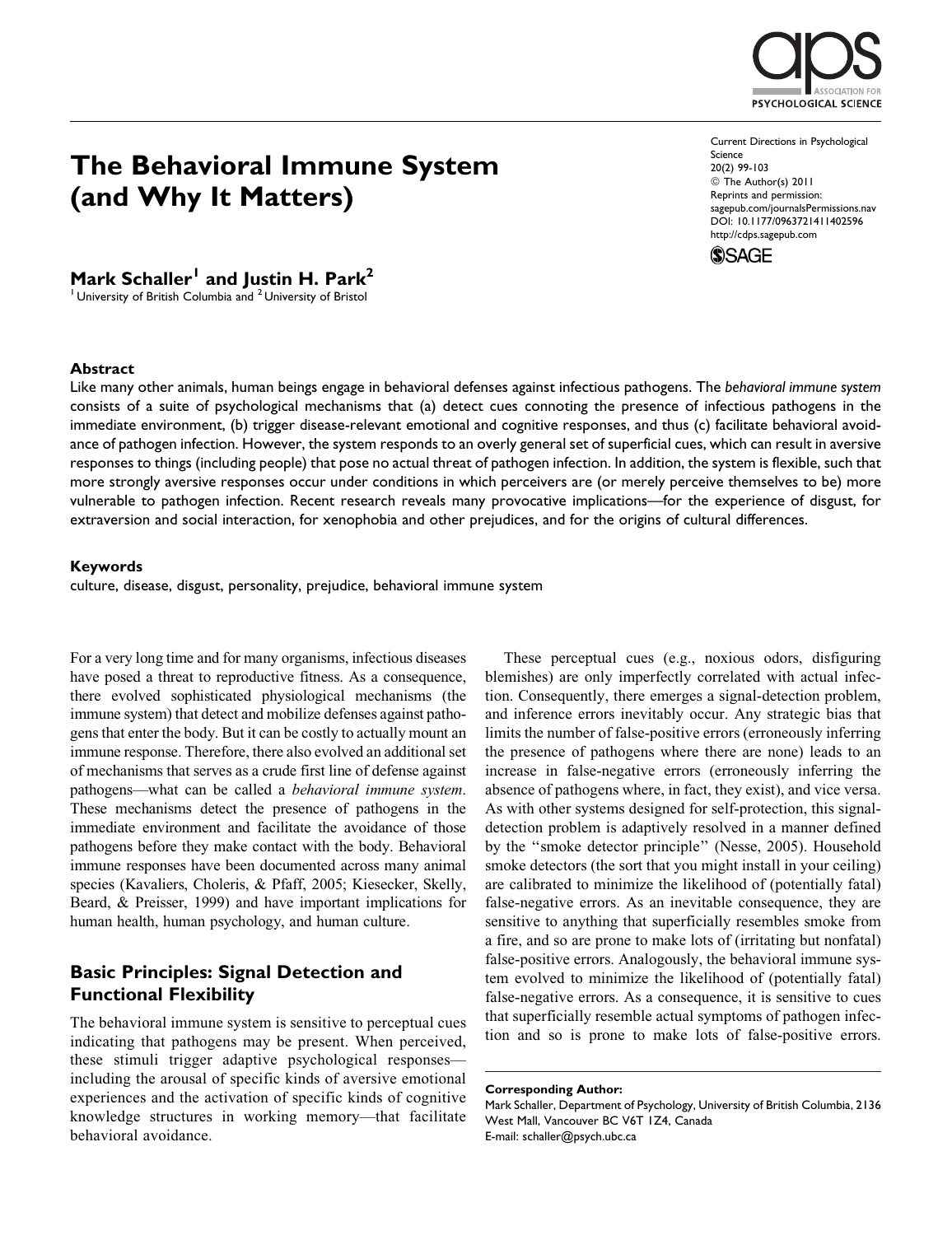The upshot is that threat of infection may be implicitly inferred from an overly inclusive set of superficial stimuli, including stimuli that are not actually symptoms of infection. This signal-detection bias has important implications that we discuss below.

In addition to the signal-detection problem, the behavioral avoidance of pathogens also poses a cost/benefit problem. While there are functional benefits associated with the detection and avoidance of things (including people) that superficially appear to pose some risk of infection, there are costs as well (e.g., calories consumed, opportunities missed). The relative ratio of costs to benefits is a function of an individual's vulnerability to infection. When individuals are relatively invulnerable to infection, the benefits offered by behavioral avoidance may be outweighed by its costs. But when individuals are highly vulnerable to infection, those costs may be outweighed by the benefits of behavioral avoidance. Accordingly, as with many other adaptive psychological systems, the behavioral immune system is characterized by the principle of functional flexibility (Schaller, Park, & Kenrick, 2007): Under circumstances in which individuals are (or merely perceive themselves to be) especially vulnerable to pathogen infection, they are especially attentive to the presence of cues that indicate pathogens may be present, and these cues trigger especially strong aversive responses. This principle of functional flexibility has implications for a wide range of emotional, cognitive, and behavioral phenomena.

### Implications for Emotion (Specifically Disgust)

Emotional experiences play an important role in the psychology of self-defense. Specific emotional experiences are triggered by the perception of specific kinds of threat-indicating cues, and these emotional experiences in turn facilitate engaging in functionally adaptive behaviors. There is a substantial body of research implicating the specific emotional experience of disgust as a key component of the behavioral immune system (Oaten, Stevenson, & Case, 2009). The functional relationship between disease and disgust manifests in many ways. Sensory cues that most clearly connote proximity to infectious pathogens are especially likely to arouse disgust; disgust is also evoked by behaviors that violate normative expectations in behavioral domains that are functionally associated with disease transmission (e.g., food preparation, personal hygiene, sexual interaction; for a review, see Oaten et al., 2009). In addition, disgust responses appear to be calibrated to basic principles of contagion, such as the role of physical contact in the spread of disease (Rozin, Millman, & Nemeroff, 1986).

Consistent with the smoke-detector principle, people experience disgust in response to an overly inclusive set of perceptual stimuli. People are disgusted not only by things that pose a real risk of pathogen infection (e.g., dog feces), they also are disgusted by things that pose no risk at all but that simply bear some superficial resemblance to real risks (e.g., chocolate fudge sculpted into the shape of dog feces; Rozin et al., 1986). Further, consistent with the principle of functional flexibility, people show more exaggerated responses to disgust-eliciting cues when the body's actual immunological defenses are temporarily suppressed (Fessler, Eng, & Navarrete, 2005).

### Implications for Interpersonal Interaction

Many diseases are transmitted as a result of interpersonal interaction. For this reason, while gregarious social behavior offers interpersonal benefits, it also connotes a specific kind of cost as well: increased likelihood of pathogen infection. For some people (e.g., individuals with chronically heightened sensitivity to disgust) the potential for infection may be chronically salient. For these individuals, the perceived costs associated with social interaction may be relatively high, and this has implications for interpersonal behavior. Consistent with the logic of this cost/benefit analysis, people who report chronically higher levels of ''germ aversion'' also report chronically lower levels of extraversion (Duncan, Schaller, & Park, 2009). Analogously, the salience of potential infection may be temporarily heightened by specific circumstances (e.g., exposure to exaggerated media coverage of influenza outbreaks). These temporary circumstances can produce inhibitory effects on social interaction. In one set of experiments, participants were randomly assigned to either a control condition or a condition in which pathogens were made temporarily salient. Pathogen salience caused participants to report lower levels of extraversion, and to engage in avoidant motor movements when presented with pictures of people (Mortensen, Becker, Ackerman, Neuberg, & Kenrick, 2010). The psychological salience of potential pathogen infection appears to cause a reduced inclination for social interaction.

### Implications for Person Perception and Prejudice

While the psychological salience of potential infection may contribute to unsociable behavior in general, it also contributes to discriminatory unsociable behavior. It produces especially aversive responses to people who appear especially likely to pose some risk of pathogen transmission. This has implications for the stigmatization of people suffering from infectious diseases. For instance, prejudicial responses toward such people may be especially pronounced when perceivers feel especially vulnerable to infection. Plus, because of the smoke-detector principle, there is another pernicious implication as well: Psychologically similar prejudicial responses may be aroused by the perception of people who aren't actually suffering from any infectious disease but who are simply characterized by some superficial anomaly in physical appearance. And (because of the functional flexibility principle) these prejudices too may be especially pronounced when perceivers feel especially vulnerable to infection.

Consistent with this general hypothesis, a body of evidence now implicates the behavioral immune system as a contributing cause of prejudices against people whose physical appearance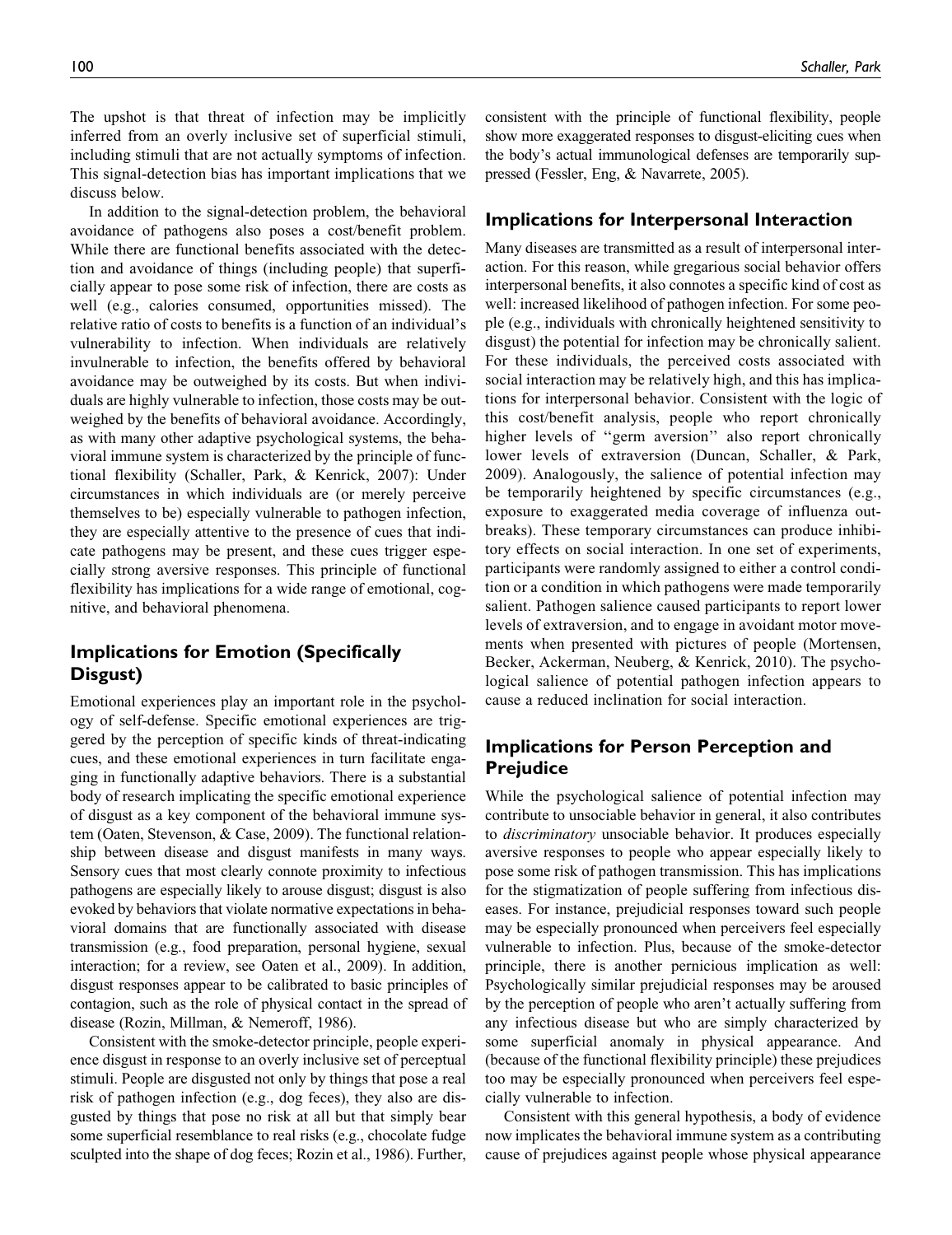

Fig. 1. Immigration attitudes as predicted by perceived vulnerability to infectious diseases (Faulkner, Schaller, Park, & Duncan, 2004, Study 6). Canadian participants were asked to allocate relative percentages of a government fund to recruit immigrants from various countries, some that were subjectively familiar (e.g., Poland, Taiwan) and others that were subjectively foreign (e.g., Mongolia, Peru). They did so after first watching one of two different slide shows. In a control condition, the slide show made salient the threat posed by disease-irrelevant accidents and mishaps (e.g., electrocution). In the other condition, the slide show made salient the threat posed by infectious pathogens. Results revealed that when pathogens were salient, participants were more inclined to spend government money recruiting immigrants from relatively familiar places, to the exclusion of those from places they considered foreign.

seems anomalous. The perceived threat of infection predicts more strongly prejudicial responses against people with physical disabilities, against people who are obese, and against people who are elderly (Duncan & Schaller, 2009; Park, Faulkner, & Schaller, 2003; Park, Schaller, & Crandall, 2007). These findings illuminate a single subtle psychological process that contributes to a wide variety of appearance-based prejudices.

The behavioral immune system also contributes to ethnocentrism and xenophobia. Again, this implication results from findings documenting exaggerated prejudices among people who are (or merely perceive themselves to be) especially vulnerable to infectious diseases. One particularly provocative finding revealed that women in their first trimester of pregnancy—when the immune system is naturally suppressed—exhibited heightened ethnocentric and xenophobic attitudes (Navarrete, Fessler, & Eng, 2007). Another set of studies, employing a variety of methods, revealed that when people feel especially vulnerable to infection, they are especially likely to favor contact with familiar rather than foreign peoples (Faulkner, Schaller, Park, & Duncan, 2004; see Fig. 1 for a detailed summary of results from one of these studies).

### Implications for Culture and Cross-Cultural **Differences**

The principle of functional flexibility applies not only at an individual level of analysis but at a societal level of analysis as well. Under ecological circumstances in which there is greater prevalence of disease-causing pathogens, human populations are more likely to be characterized by behavioral norms that limit the likelihood of infection. An illustrative example is provided by the use of culinary spices. Most spices are natural antibiotics; their use in food preparation is a beneficial form of antipathogen defense. There are also costs associated with the cultivation and use of spices. The benefits are more likely to outweigh costs under ecological conditions of high pathogen prevalence. Accordingly, the use of culinary spices is more common under ecological circumstances characterized by high pathogen prevalence (Sherman & Billing, 1999). The same logic applies to specific kinds of psychological traits, attitudes, and values. To the extent that some dispositional tendency puts people at risk for pathogen infection, that dispositional tendency is likely to vary across human populations, depending on the prevalence of pathogens in the local ecology. This has implications for the prediction of many cross-cultural differences of considerable interest to psychological scientists.

Consider extraversion once again. As discussed above, extraversion is associated with social benefits but also with disease-specific costs. Those costs are especially pronounced under ecological circumstances of high pathogen prevalence. Therefore, in countries characterized by relatively higher prevalence of pathogens, the population is likely to be characterized by relatively lower levels of extraversion. Schaller and Murray (2008) reported multiple tests of this hypothesis, based on multiple measures of personality collected from thousands of people in dozens of countries worldwide. Consistent with the hypothesis, higher levels of pathogen prevalence were associated with lower levels of extraversion.

A similar logical analysis can be applied to another fundamental dimension of personality: openness to experience. Openness implies curiosity, risk-taking, and a willingness to deviate from cultural norms (some of which, especially in realms such as hygiene and food preparation, inhibit pathogen transmission). These dispositional tendencies are likely to increase exposure to pathogens—especially under conditions of high pathogen prevalence. Therefore, in countries characterized by relatively higher prevalence of pathogens, the population is likely to be characterized by relatively lower levels of openness. This is exactly what worldwide personality data reveal (Schaller & Murray, 2008).

This kind of analysis can be extended into the realm of cultural value systems as well—including the individualism/ collectivism dimension that is so fundamental to the psychological study of cultural differences. Collectivism is defined in part by an emphasis on conformity to existing cultural traditions and norms, whereas individualism is defined in part by a tolerance for (and even encouragement of) deviance. Therefore, individualistic values are associated with increased risk of pathogen infection, especially under conditions of high pathogen prevalence. The logical implication is that collectivistic value systems are especially likely to emerge and persist under ecological circumstances characterized by high pathogen prevalence, whereas individualistic value systems are more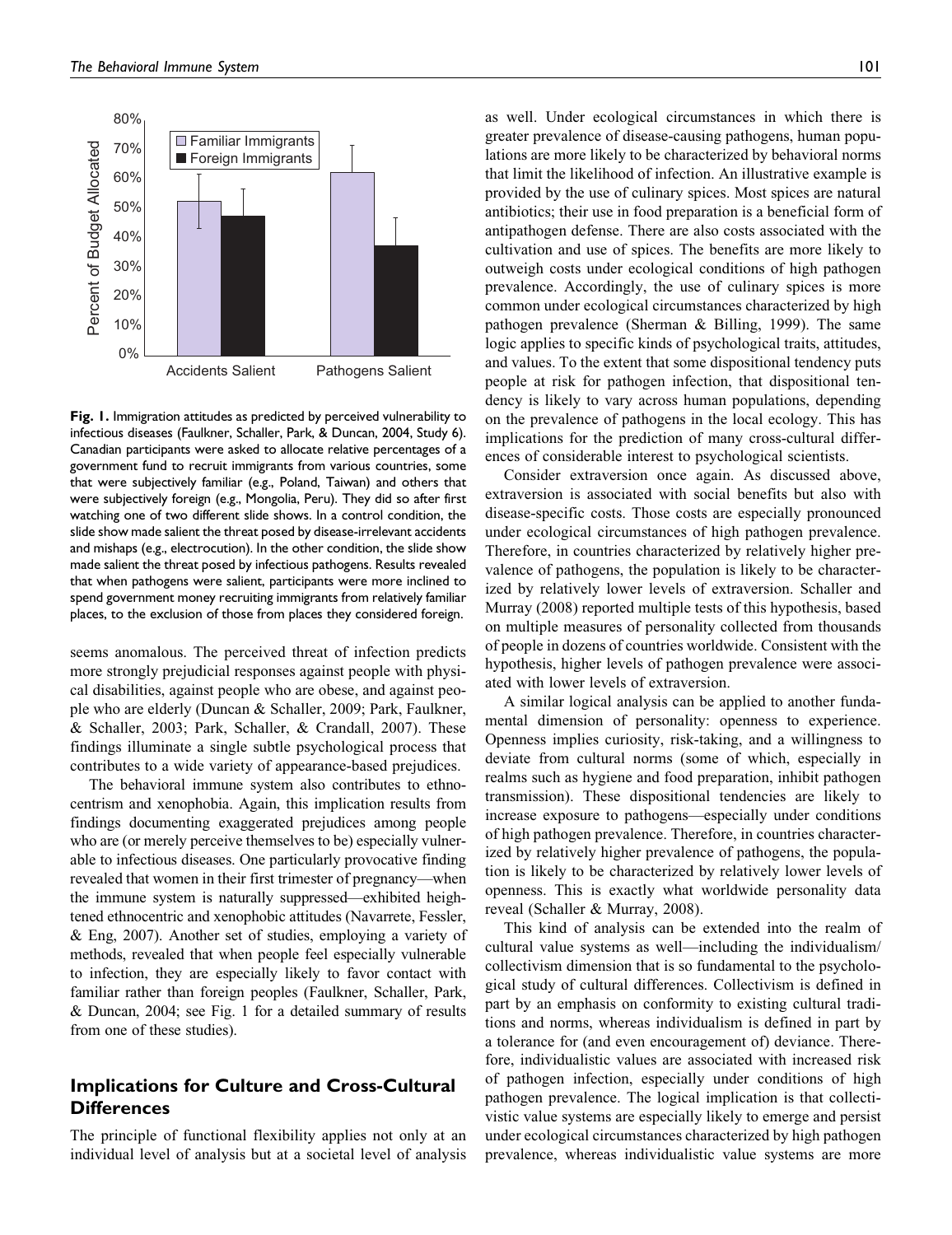

Fig. 2. Cross-cultural variation in collectivistic values as predicted by worldwide ecological variation in pathogen prevalence  $(r = .73;$ Fincher, Thornhill, Murray, & Schaller, 2008). This figure is representative of an effect replicated across multiple measures of individualism/ collectivism: In countries with historically higher levels of pathogen prevalence (standardized scores), contemporary cultural value systems are more strongly collectivistic. Correlations remained significant even when controlling for plausible confounding variables.

likely to emerge and persist under ecological circumstances characterized by relatively lower pathogen prevalence. Worldwide data on individualism and collectivism support this hypothesis (Fincher, Thornhill, Murray, & Schaller, 2008; see Fig. 2).

These and other cross-cultural findings—on outcomes ranging from sexual behavior (Schaller & Murray, 2008) to social liberalism and political democratization (Thornhill, Fincher, & Aran, 2009)—suggest that many important cross-cultural differences may owe their existence, in part, to long-standing ecological differences in the relative prevalence of pathogens.

### Future Directions

These different lines of inquiry attest to the generative power of a few simple logical principles that have governed research on human behavioral defenses against pathogens. They also attest to the important contribution that myriad superficially different phenomena (e.g., emotional responses, cognitive appraisals, behavioral prejudices, cultural norms) contribute to antipathogen defense.

These findings also give rise to a whole new set of research questions that remain unanswered. Consider the intriguing relation between pathogen prevalence and cultural differences. While it appears increasingly apparent that there may be a causal link between pathogen prevalence and cultural differences, the exact mechanisms that account for that link have not yet been identified. A variety of different mechanisms are plausible, operating at different levels of analysis (e.g., differential genetic selection, differential developmental expression of common genes, differential activation of functionally flexible neurocognitive mechanisms, differential cultural transmission of learned behaviors). Careful elucidation of these underlying mechanisms is an important direction for future research.

Other exciting directions for future research pertain more directly to human health outcomes. Because the behavioral immune system appears to have implications for social gregariousness, it is likely also to influence the size, shape, and geometry of social networks. This has important epidemiological implications that remain unexplored. There is also new evidence that mere visual perception of diseased-looking people can trigger perceivers' own white blood cells to mount a more vigorous response to bacterial infection (Schaller, Miller, Gervais, Yager, & Chen, 2010). The intriguing implication, which also demands further investigation, is that activation of the behavioral immune system might affect functioning of the real immune system too.

#### Recommended Reading

- Gangestad, S.W., Haselton, M.G., & Buss, D.M. (2006). Evolutionary foundations of cultural variation: Evoked culture and mate preferences. Psychological Inquiry, 17, 75–95. Summarizes evidence linking pathogen prevalence to cross-cultural differences in mate preferences, and also explains how local ecological conditions, in conjunction with universal human tendencies, may create cross-cultural differences; also accompanied by a wide-ranging set of commentaries.
- Oaten, M., Stevenson, R.J., & Case, T.I. (2009). (See References). A comprehensive review of research on disgust and the role it plays in the avoidance of infectious diseases.
- Schaller, M., & Duncan. L.A. (2007). The behavioral immune system: Its evolution and social psychological implications. In J.P. Forgas, M.G. Haselton, & W. von Hippel (Eds.), Evolution and the social mind: Evolutionary psychology and social cognition (pp. 293–307). New York, NY: Psychology Press. An accessible introduction to the behavioral immune system and how it works, accompanied by an illustrative review of evidence linking these mechanisms to person perception and prejudice.
- Schaller, M., & Murray, D.R. (2008). (See References). A detailed presentation of evidence linking pathogen prevalence to crosscultural differences in personality; includes also a discussion of different mechanisms that may account for these effects.

### Declaration of Conflicting Interests

The authors declared that they had no conflicts of interest with respect to their authorship or the publication of this article.

#### Funding

Preparation of this article was facilitated by a research grant from the Social Sciences and Humanities Research Council of Canada.

#### **References**

- Duncan, L.A., & Schaller, M. (2009). Prejudicial attitudes toward older adults may be exaggerated when people feel vulnerable to infectious disease: Evidence and implications. Analyses of Social Issues and Public Policy, 9, 97–115.
- Duncan, L.A., Schaller, M., & Park, J.H. (2009). Perceived vulnerability to disease: Development and validation of a 15-item self-report instrument. Personality and Individual Differences, 47, 541–546.